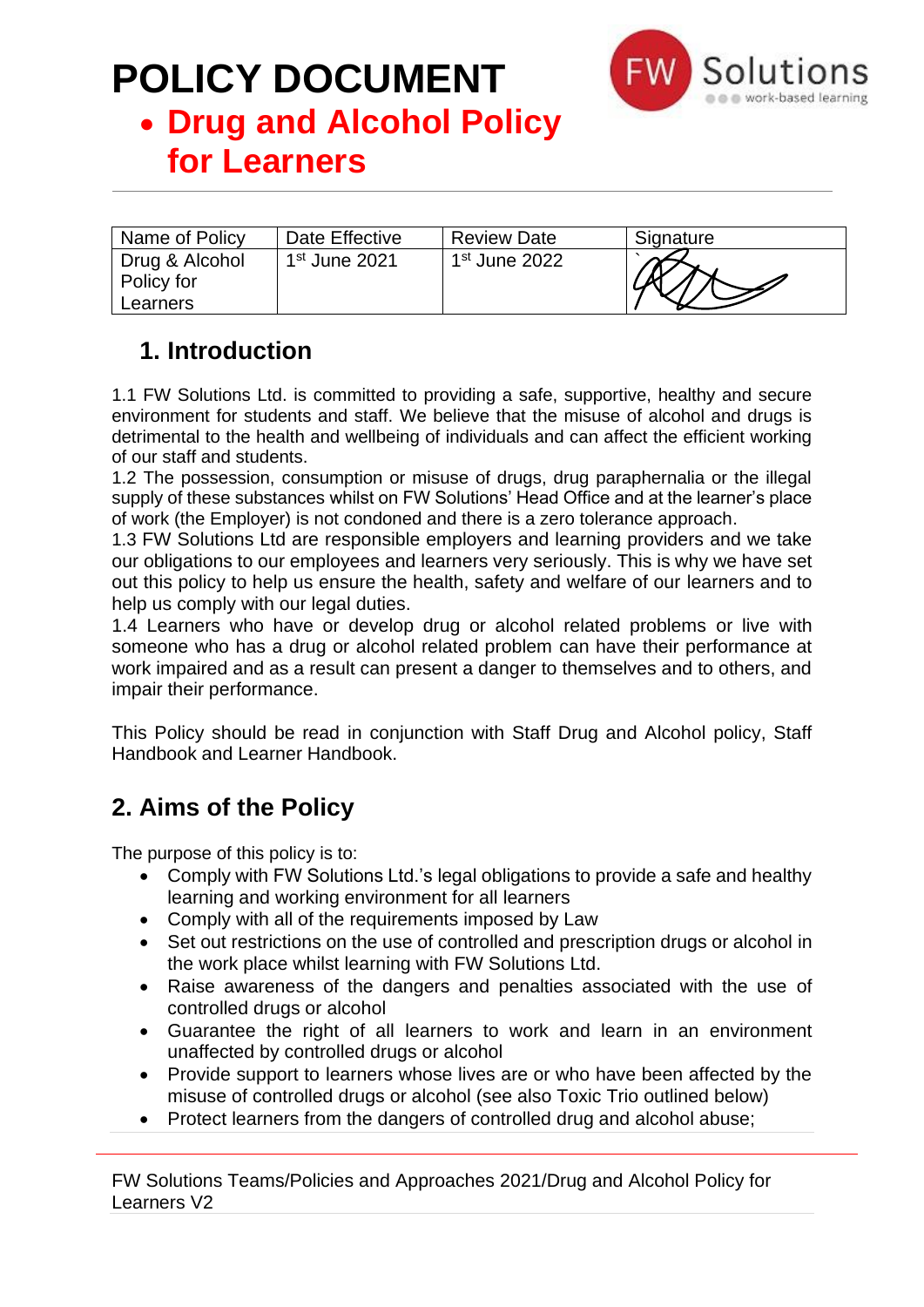

### • **Drug and Alcohol Policy for Learners**

- Prevent the adverse effects of drugs and assist with supporting and sign-posting students with drug-related problems.
- Enable students to make informed decisions about drug use and
- Support learners with a drug or alcohol related problem.

#### **3. Legislative/Quality Framework**

- Health and Safety at Work Act (1974)
- Misuse of Drugs Act (1971)
- Psychoactive Substances Act (2016)

#### **4**. **Scope**

4.1 This policy and procedures apply to all students enrolled on learning programmes with FW Solutions

The following policies cover procedures for FW Solutions staff:

- Staff Drug and Alcohol policy
- Wellbeing Policy

#### **5. Definitions**

For the purposes of this policy, the following definitions will be used: 5.1 **Drugs:** Illegal Class A, B and C drugs, alcohol, 'legal highs', solvents (including aerosols, glue, cleaning and lighter fluid).

5.2 **Drug paraphernalia:** Button bags, grinders, bongs, stash jars/ containers, needles or similar items that could be linked to the use of drugs (possession/ supply).

5.3 **Head Office:** FW Solutions, Windsor House, Cornwall Road, Harrogate, HG1 2PW

5.4 **Employer site:** Any site where a learner or apprentice is employed during the duration of their learning programme and where learning is delivered by FW Solutions' staff

#### **6. Health and Safety – Alcohol**

In a social environment the consumption of alcohol in moderation is an accepted part of life. In the workplace however it can impair performance, result in inappropriate behaviour, and can place both the individual and those around them in danger, as well as affect health.

It is FW Solutions Ltd policy that Alcohol must not be consumed in any situation where as a consequence the safety of the individual, colleagues or children are put at risk.

Learners are not obliged to work with anyone they consider to be incapable through the consumption of alcohol and should immediately report the matter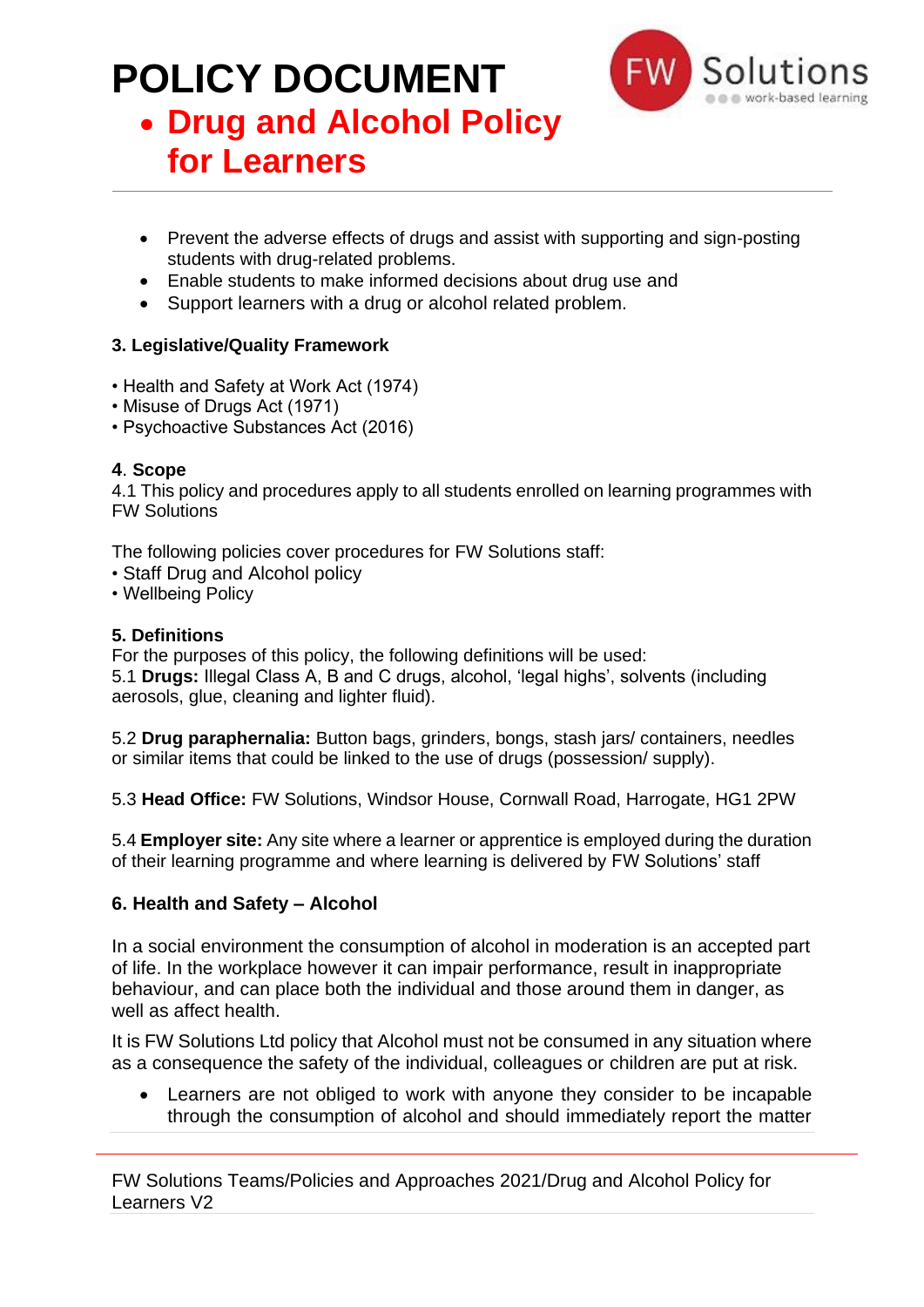

## • **Drug and Alcohol Policy for Learners**

to their employer and/or Teaching and Learning Co-ordinator (TLC).

• Learners who are incapable of working through the consumption of alcohol should be immediately removed from duty and the matter reported to their manager who will notify the TLC of the incident.

#### **7. Health and Safety - Drugs**

Controlled substances often possess side effects that could not only adversely affect learner's health but also that of their colleagues at work as well as their performance. Learners should be aware that anyone under the influence of drugs whether controlled or prescription, is a risk to everyone around them and should be alert to possible signs of drugs abuse.

Learners should report any concerns they may have about a colleague displaying any symptoms to their manager and/or TLC but should not under any circumstances approach the person displaying the symptoms or discuss their concerns with any other colleagues.

This Policy only refers to controlled or illegal substance drugs and does not refer to medicines, supplements and similar substances that are legally and commercially available in the United Kingdom.

#### **8. Procedures**

- In the event that a learner is diagnosed with a drug/alcohol related problem FW Solutions Ltd will treat it as a health matter. However, this does not excuse the learner from any of the disciplinary matters that may fall within the scope of the disciplinary policy of either FW Solutions Ltd or the learner's Employer.
- All drug/alcohol related issues will be dealt with in a constructive and sympathetic manner. The individual responsible for all such issues is firstly the Manager of the employer/setting but also Mrs S. Hardy, Managing Director of FW Solutions Ltd as the training provider for the learner. FW Solutions Ltd will also provide any interested learners in confidence with details of where to seek more information or help.
- FW Solutions reporting contacts: Sandra Hardy (Managing Director) [s.hardy@fwsolutions.net](mailto:s.hardy@fwsolutions.net) Tel: 01423 536672

Nicola Balmforth (Designated Safeguarding Lead) [n.balmforth@fwsolutions.net](mailto:n.balmforth@fwsolutions.net) Tel: 07841 199172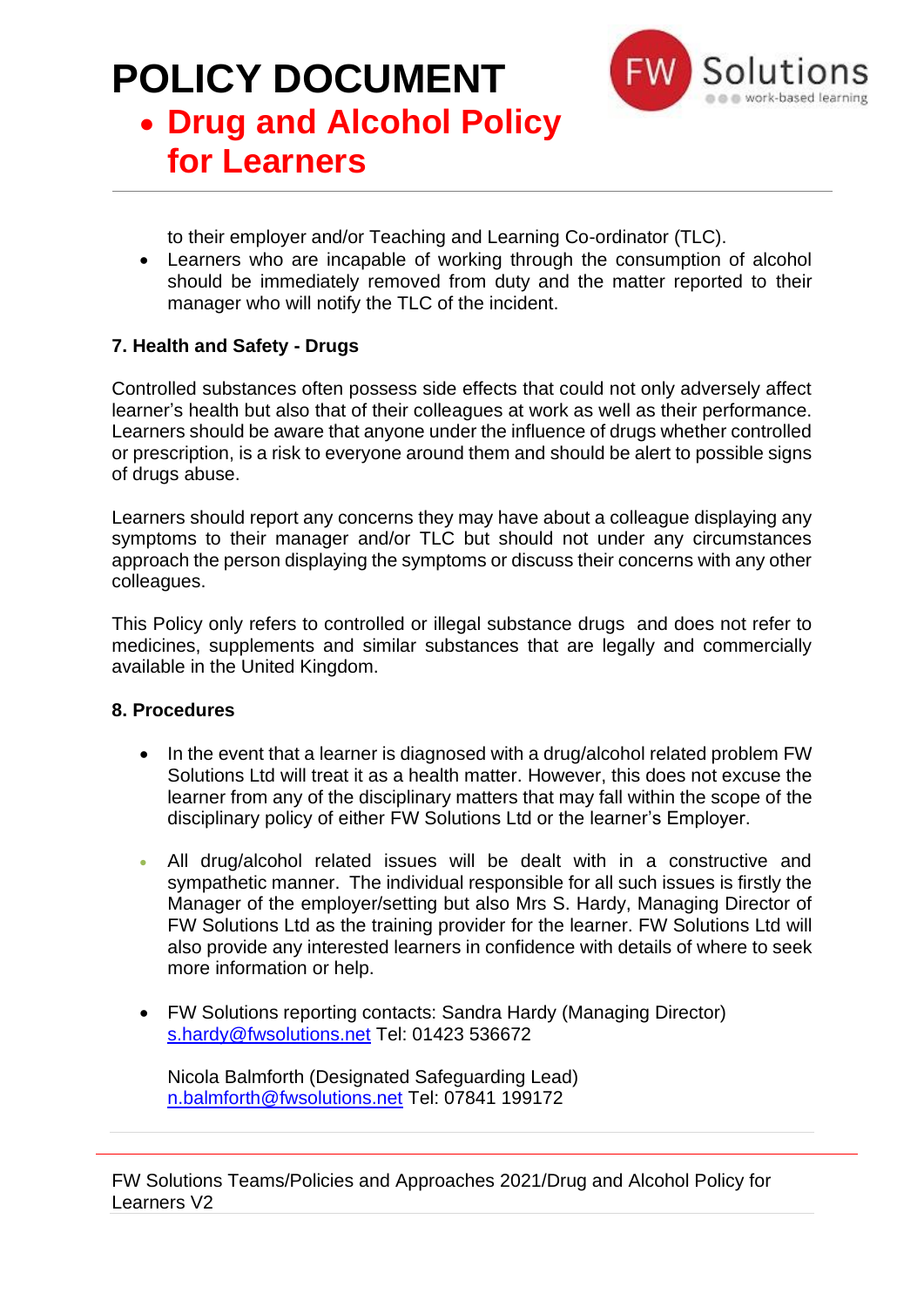

## • **Drug and Alcohol Policy for Learners**

- All requests for help or advice will be treated in the strictest confidence and all information gathered as a result will be held in accordance with the Data Protection Policy for both FW Solutions Ltd and the Employer/Setting.
- After receiving any appropriate medical reports FW Solutions Ltd will provide support to any affected learners.

#### **9. Mitigation and Peer Support**

In the event that a learners contacts FW Solutions Ltd or their Employer of their own free will in order to receive support or treatment for dependency on any form of alcohol or narcotics this will be taken into account.

#### **10. Toxic Trio**

#### **In addition to the above the environment the learner is living in must also be considered.**

The term 'Toxic Trio' has been used to describe the issues of domestic abuse, mental ill-health and substance misuse (including alcohol) which have been identified as common features of families where harm to children (which includes learners 16-18 years old) and adults has occurred.

The Toxic Trio are indicators of increased risk of harm to families and are significant factors in IPV (Interpersonal Violence) and AFV (Adult Family Violence). Work in this area has shown that there is large overlap between these parental risk factors and impact on outcomes for children into adulthood through the research into Adverse Childhood Experiences (ACE)

Research shows that the environment in which a person lives is crucial to that person's welfare, development and behaviour.

Consequently, the following fundamental principles remain the same:

- the best interests of learners continue to come first
- if anyone in our organisation has a safeguarding concern, they will act immediately
- a designated safeguarding lead (DSL) or deputy DSL will always be available
- learners should continue to be protected when they are online